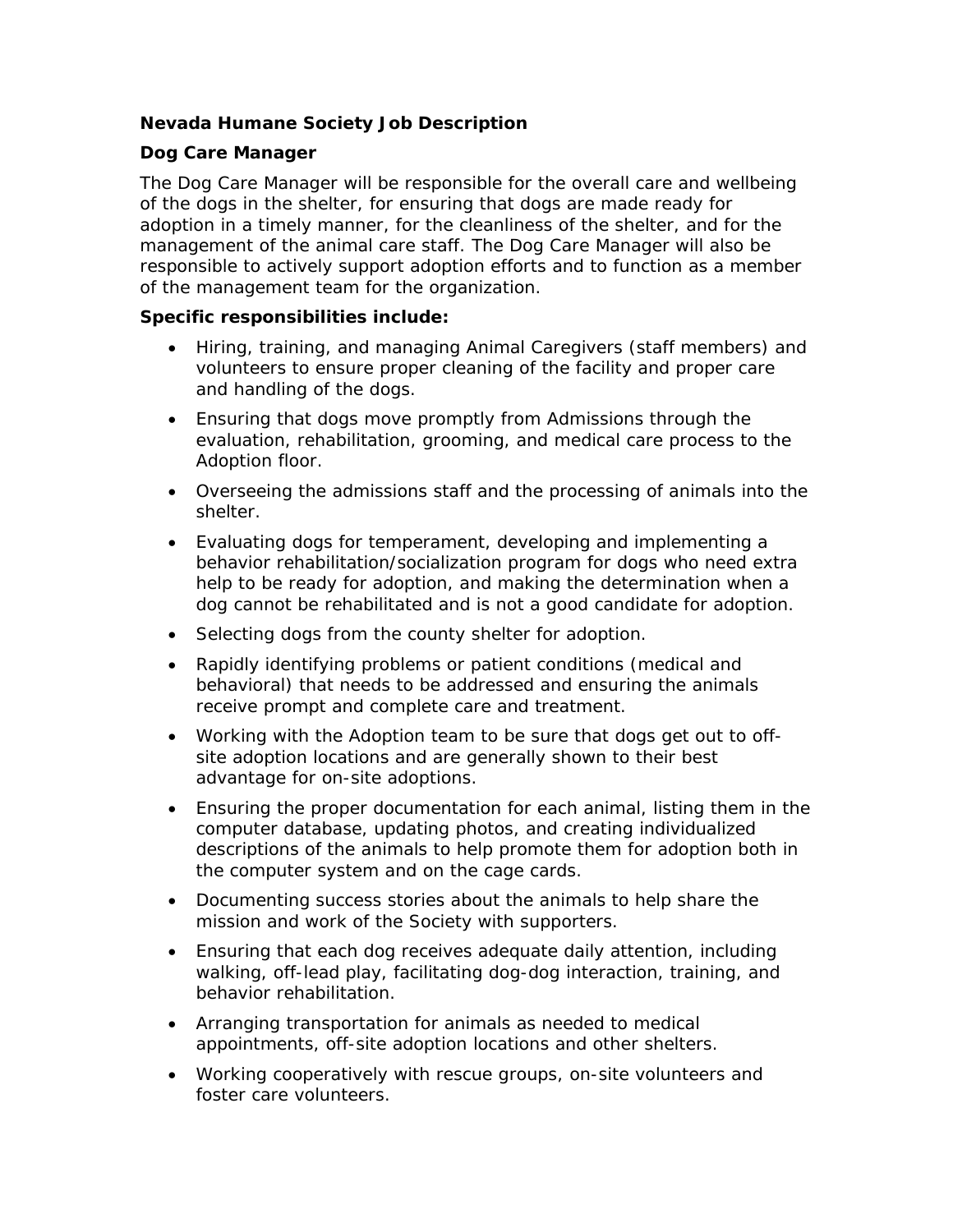- Assisting the public, performing adoptions, admission, and other tasks as needed, always in a manner which demonstrates the Society's interest, care and concern for the public and the animals we serve.
- Promoting a humane and caring attitude toward all animals and to treat all animals with respect and compassion at all times.
- Assisting with cleaning, feeding, and other animal care duties as needed, including medical treatment and euthanasia.
- Working courteously and cooperatively with staff and volunteers to ensure that all established procedures and policies of the shelter are followed.
- Handling all animals properly and with compassion at all times, regardless of situation or circumstances.
- Maintaining healthy, safe, sanitary, pleasant and clean facilities for the animals.
- Maintaining the equipment and supplies to ensure proper care of the dogs.
- Performing all duties in a manner which encourages attainment of the Society's goals.
- Treating people and animals with respect; contributing to effective teamwork; fostering good public relations beneficial to the shelter and its programs.
- Work effectively as part of the management team on cross-functional programs, projects, and activities.
- Overseeing other animal areas in the absence of other managers.
- Performing other duties as assigned.

# **Experience, Abilities And Qualities Required:**

- Affection for animals, concern for their welfare and a willingness to accommodate animals in the work place.
- Enthusiastic support of the no-kill philosophy.
- 4+ years previous management /supervisory experience.
- Familiarity with dogs, dog breeds, dog behavior either through formal training or experience working with a rescue group, humane society, foster care involvement or other animal welfare agency.
- Knowledge of dog training techniques and common medical conditions.
- Ability and initiative, work with minimal supervision and direction.
- Ability to communicate skillfully and effectively with a culturally diverse staff, volunteers and community in a professional, pleasant, respectful, courteous and tactful manner at all times.
- Maturity, good judgment and a professional personal appearance.